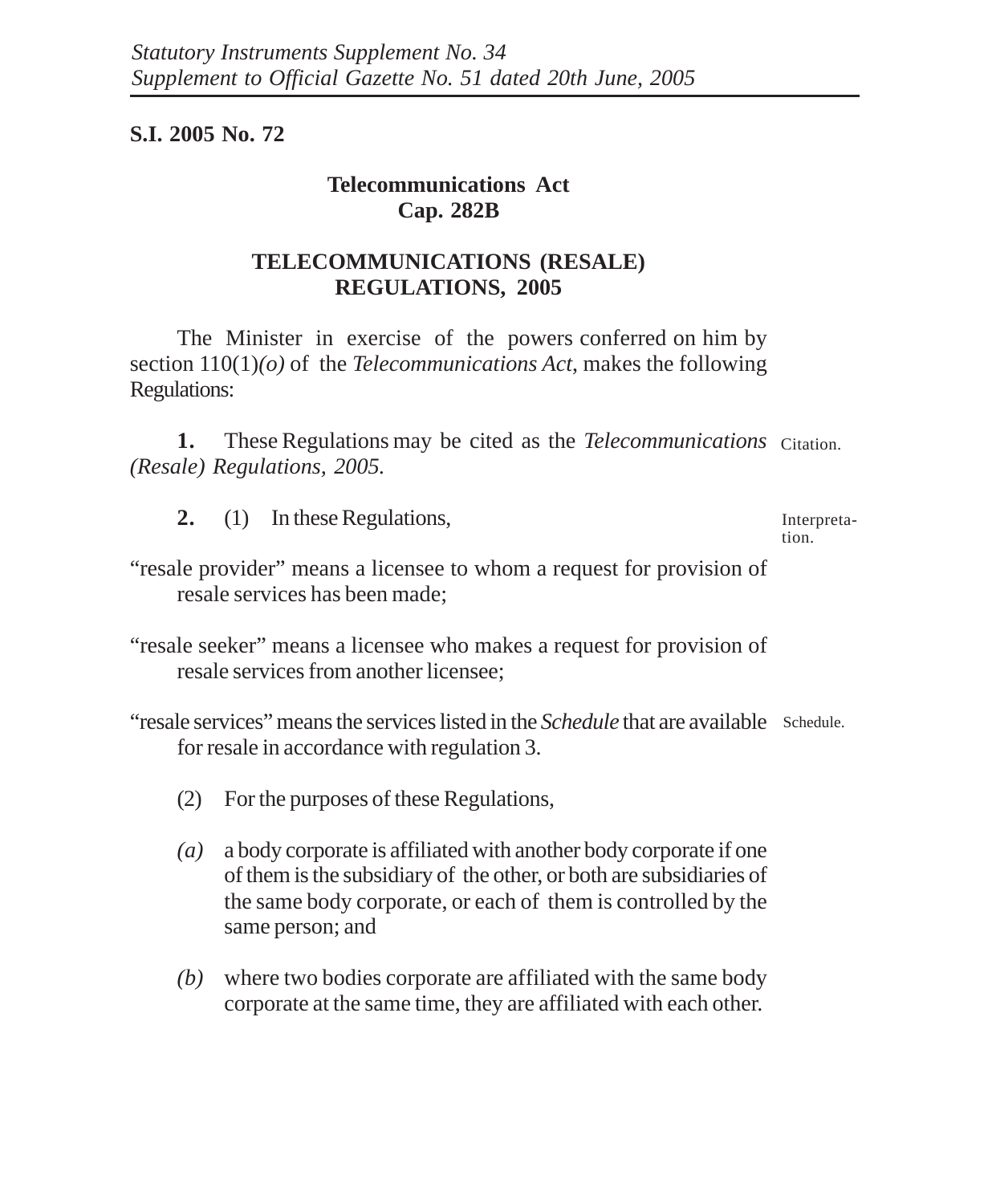resale populations **Descriptions 3.** (1) The Minister may determine that any services listed in the *Schedule* are to be made available for resale in accordance with these Regulations. Authority to determine resale services. Schedule.

> (2) Paragraph (1) is not to be regarded as requiring any licensee to make available for resale any service that is supplied over a telecommunications network where no component of that telecommunications network is operated under an exclusive licence.

> (3) Nothing in these Regulations shall be regarded as requiring a licensee to make available any service for resale where to do so would adversely affect

- *(a)* the provision by the licensee of any service to existing customers; or
- *(b)* the efficient operation by the licensee of its licensed network.

(4) Nothing in these Regulations requires a licensee to offer a resale of transit services.

**4.** A request for resale services shall include the following information: Request for resale.

- *(a)* a copy of the resale seeker's service provider licence; and
- *(b)* the resale services that the resale seeker wishes to procure from the relevant licensee.

**5.** A resale seeker and a resale provider shall act in a manner that enables resale services to be provided as soon as reasonably practicable. Time.

............... ............... provider as a result of providing that service for resale rather than on a **STATUTORY INSTRUMENT**<br> **Schedule are to be made available for resale in accordance with the schedule are to be made available for resale in accordance with the simulations.<br>
Hegulations.<br>
(2) Paragraph (1) is not to be 6.** (1) Resale services shall be provided at rates that do not exceed the retail price for the equivalent retail service offered by the resale provider minus a reasonable estimate of the costs avoided by the resale retail basis. Resale charges.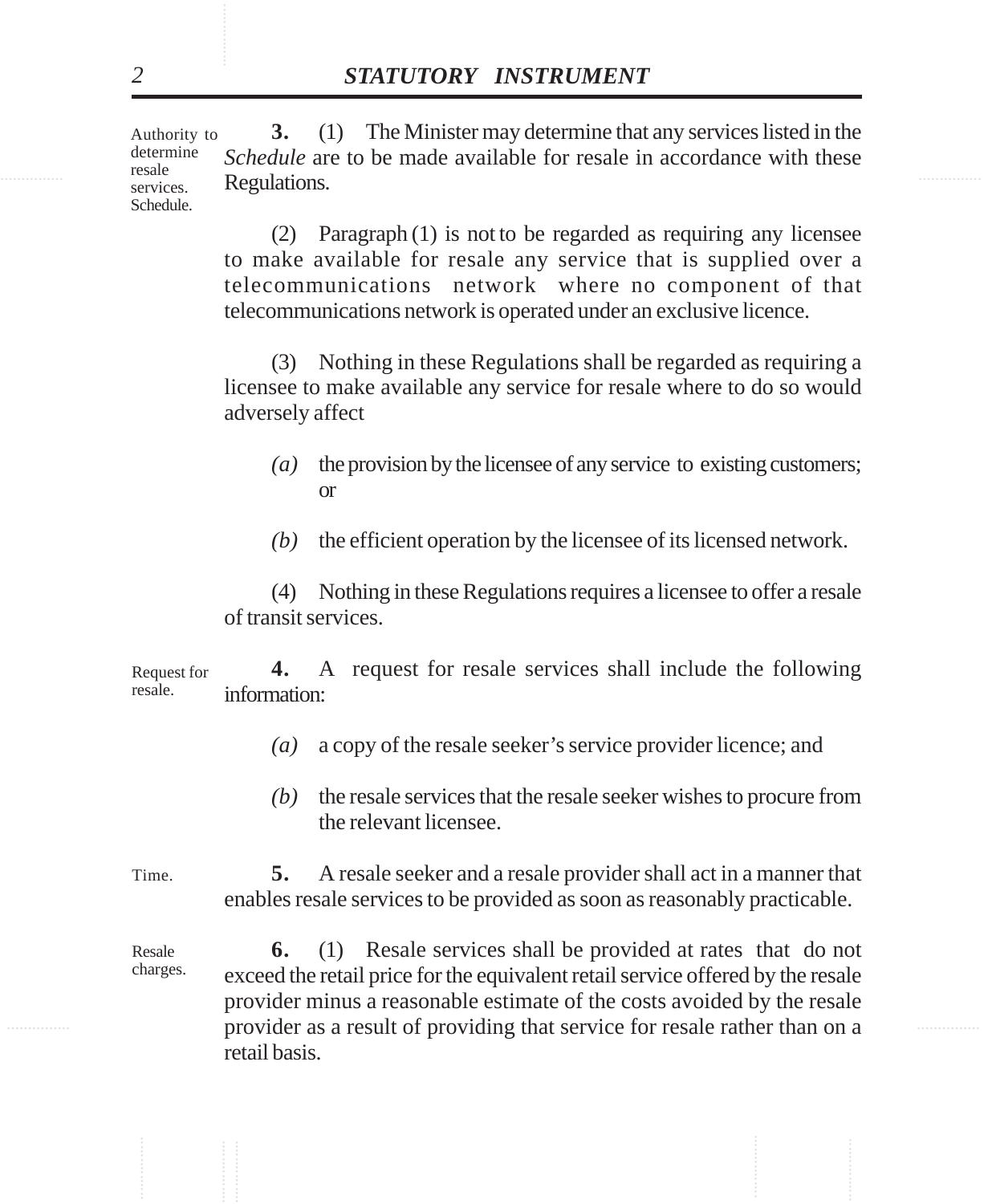XXXTUTORY INSTRUMENT 3<br>
(2) Resale services shall be provided on non-discriminatory terms<br>
and conditions including non-discriminatory rates and quality of service. (2) Resale services shall be provided on non-discriminatory terms and conditions including non-discriminatory rates and quality of service.

> (3) Resale seekers shall be required to pay the costs, if any, incurred by the resale provider in providing the resale services requested by the seekers, and those costs are to be shared in an equitable manner amongst all resale seekers to whom the resale services are provided.

**7.** (1) A licensee shall not communicate or allow access to Confidenticonfidential information received from another licensee as a consequence of the establishment of a resale service relationship, except to the extent authorised by that other licensee in writing, pursuant to the Act or any other Act. ality.

(2) Information received by a resale provider from a resale seeker shall be used only for the purpose for which it was supplied, and shall not be passed on to other parts of the same business, affiliates, or partners for whom such information could provide a competitive advantage.

|  | All agreements for provision of resale services |  |  | Forms and   |
|--|-------------------------------------------------|--|--|-------------|
|  |                                                 |  |  | contents of |
|  |                                                 |  |  | agreement.  |

- *(b)* must be in writing; and
- *(c)* must specify in those agreements, except where a particular matter is irrelevant to the resale services requested.
	- (i) the duration and re-negotiation of agreements;
	- (ii) dispute resolution procedures;

*(a)* must be negotiated on a commercial basis;

- (iii) information handling and confidentiality provisions;
- (iv) intellectual property rights;
- (v) procedures in the event of alterations being proposed to the service offerings of the resale provider;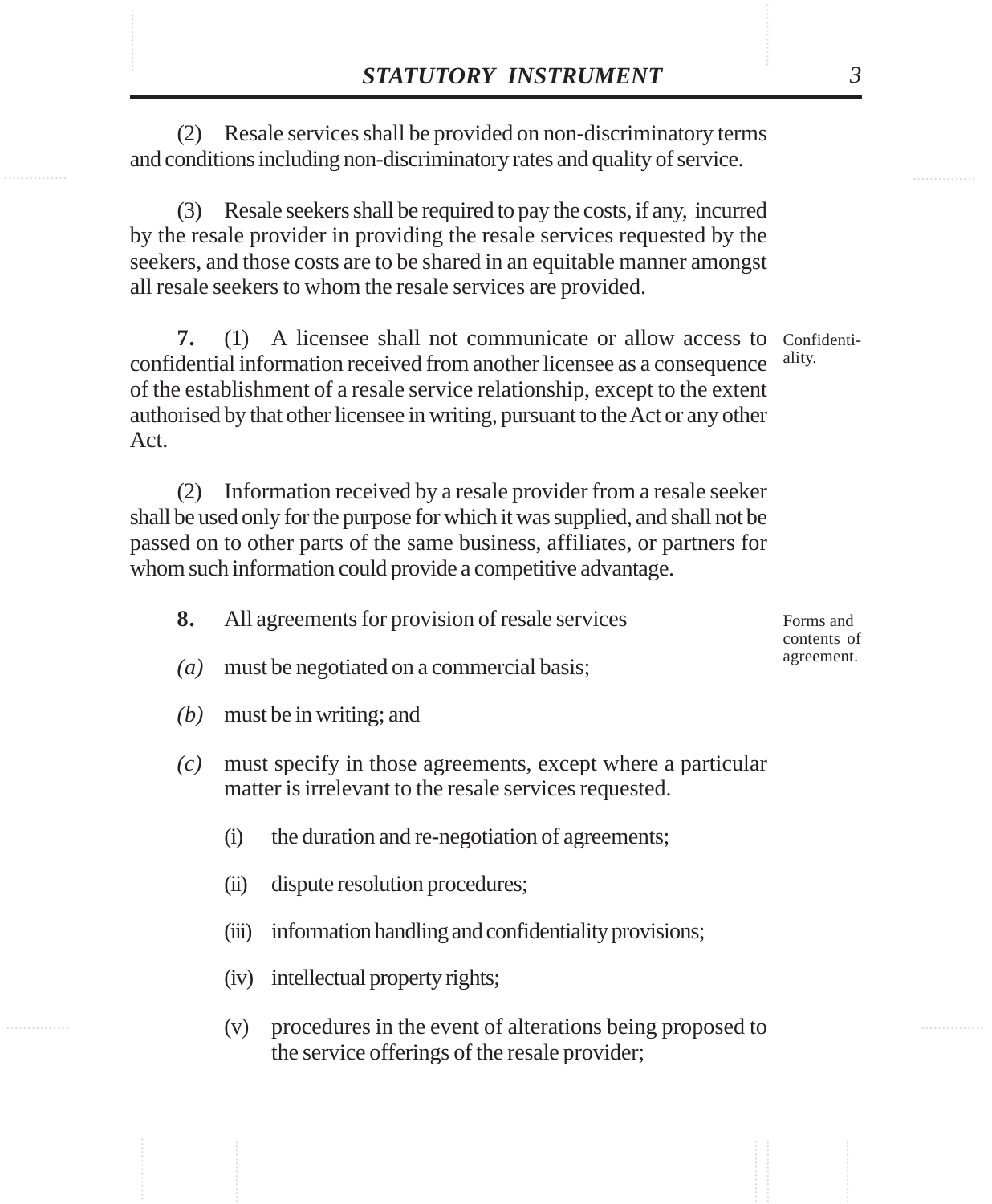- ............... ............... (vi) terms of payment, including billing and settlement procedures;
	- (vii) the scope and description of the resale services to be provided;
	- (viii) conditions under which the provision of resale services will be suspended or terminated; and
	- (ix) any other relevant issue.

**9.** A party shall not negotiate or propose to enter into an agreement for the provision of resale services or for the resale of any other telecommunication service where the Minister determines that Resale not permitted.

- *(a)* the Act prohibits the provision of resale services or resale of that telecommunication service; or
- *(b)* the licence issued to the resale seeker does not authorise that seeker to provide those services by resale.

**STATUTORY INSTRUMENT**<br>
(vi) terms of payment, including billing and settlement procedures;<br>
(vii) escope and description of the reade services to by provided;<br>
(viii) conditions under which the provision of resade servic **10.** An agreement for the provision of resale services shall include provision for the suspension, termination or amendment of the agreement for conduct that is illegal or that interferes with the obligations of either the resale seeker or the resale provider under the relevant licence, the Act or Regulations made under the Act. Suspension and termination.

**11.** Where the parties are not able to reach an agreement on Disputes.

- *(a)* the terms for the provision of resale services, then either party may refer the issue to the Minister; or
- *(b)* rates for the provision of resale services, then either party may refer the issue to the Commission.

............... ............... **12.** The *Telecommunications (Resale) Regulations, 2003,* are revoked. S.I. 2003 No. 93.